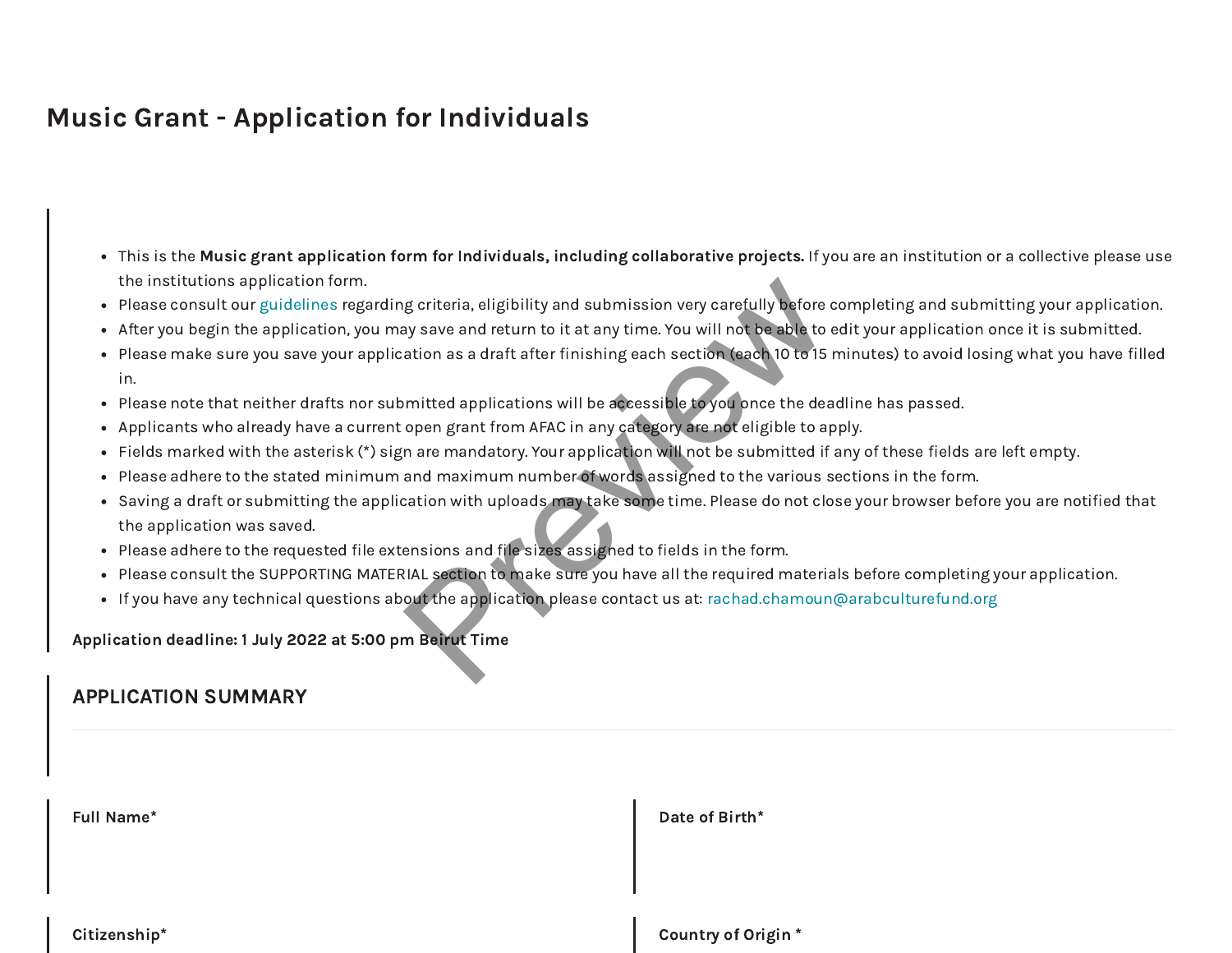| Which country are you a legal citizen of?                                                                                                                                                                    | From which country do you and/or your family originate?                           |
|--------------------------------------------------------------------------------------------------------------------------------------------------------------------------------------------------------------|-----------------------------------------------------------------------------------|
| Project Title*                                                                                                                                                                                               | Project Synopsis*<br>A short description of the project. (no more than 60 words). |
| If you are creating this project with another person, please list the names of your co-creator(s). List only the people whose names will be<br>credited as co-creators and not members of the creative team. | 60 words left                                                                     |
| <b>Full Name</b><br>Full Name                                                                                                                                                                                |                                                                                   |
| Full Name                                                                                                                                                                                                    |                                                                                   |
| Full Name                                                                                                                                                                                                    |                                                                                   |
| Full Name                                                                                                                                                                                                    |                                                                                   |
| Full Name                                                                                                                                                                                                    |                                                                                   |
| <b>PROJECT INFORMATION</b>                                                                                                                                                                                   |                                                                                   |
|                                                                                                                                                                                                              | Project Image/Photo                                                               |

4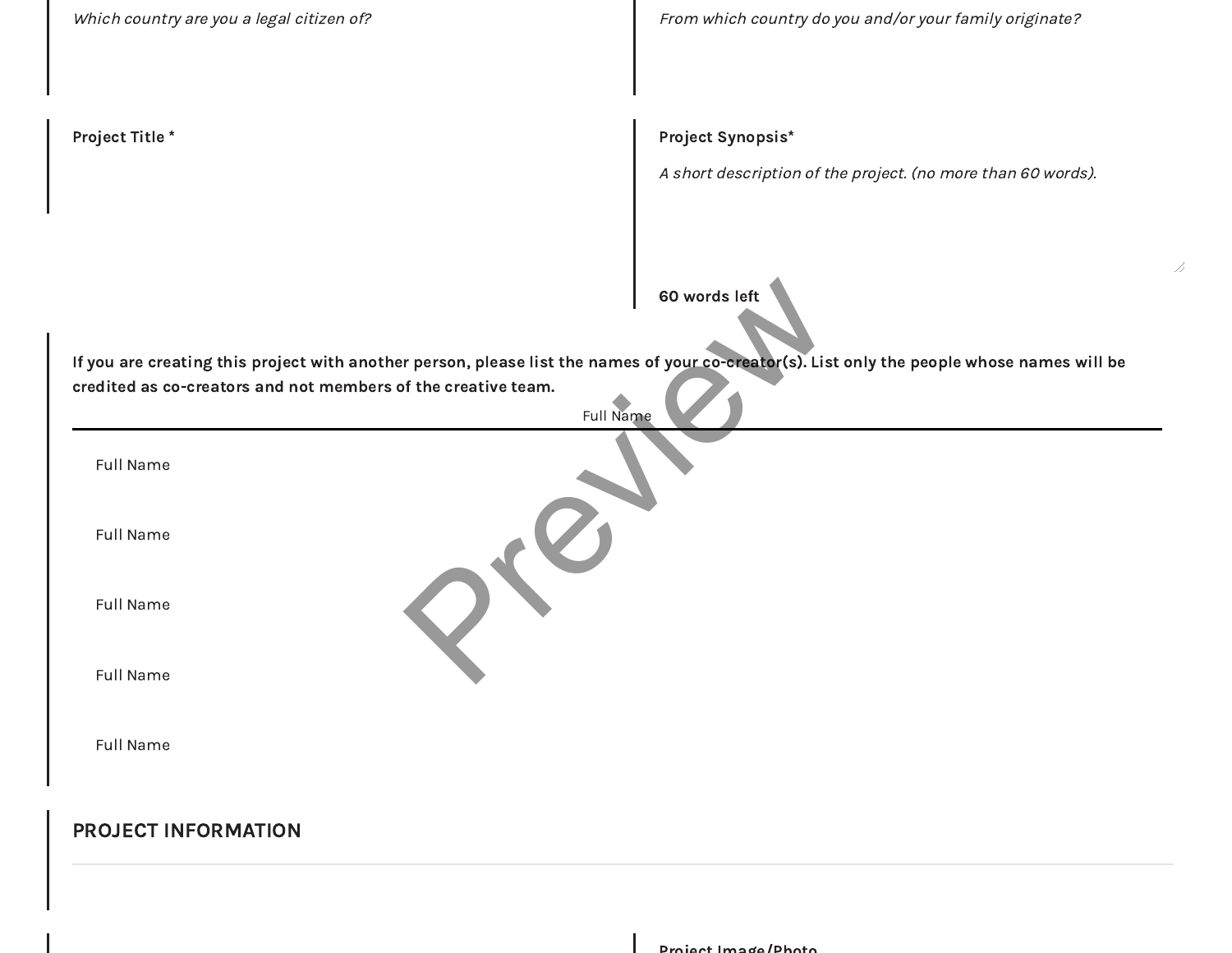

Please tell us about your project, what is it? what will it explore? And how does it relate to your context or artistic practice? (Between 250 and 500 words)

### Project History

If the proposed project is a continuation or expansion of a previous or an ongoing project, please provide a brief overview of the project's history, including: the start date, an overview of earlier phases, and outputs if any.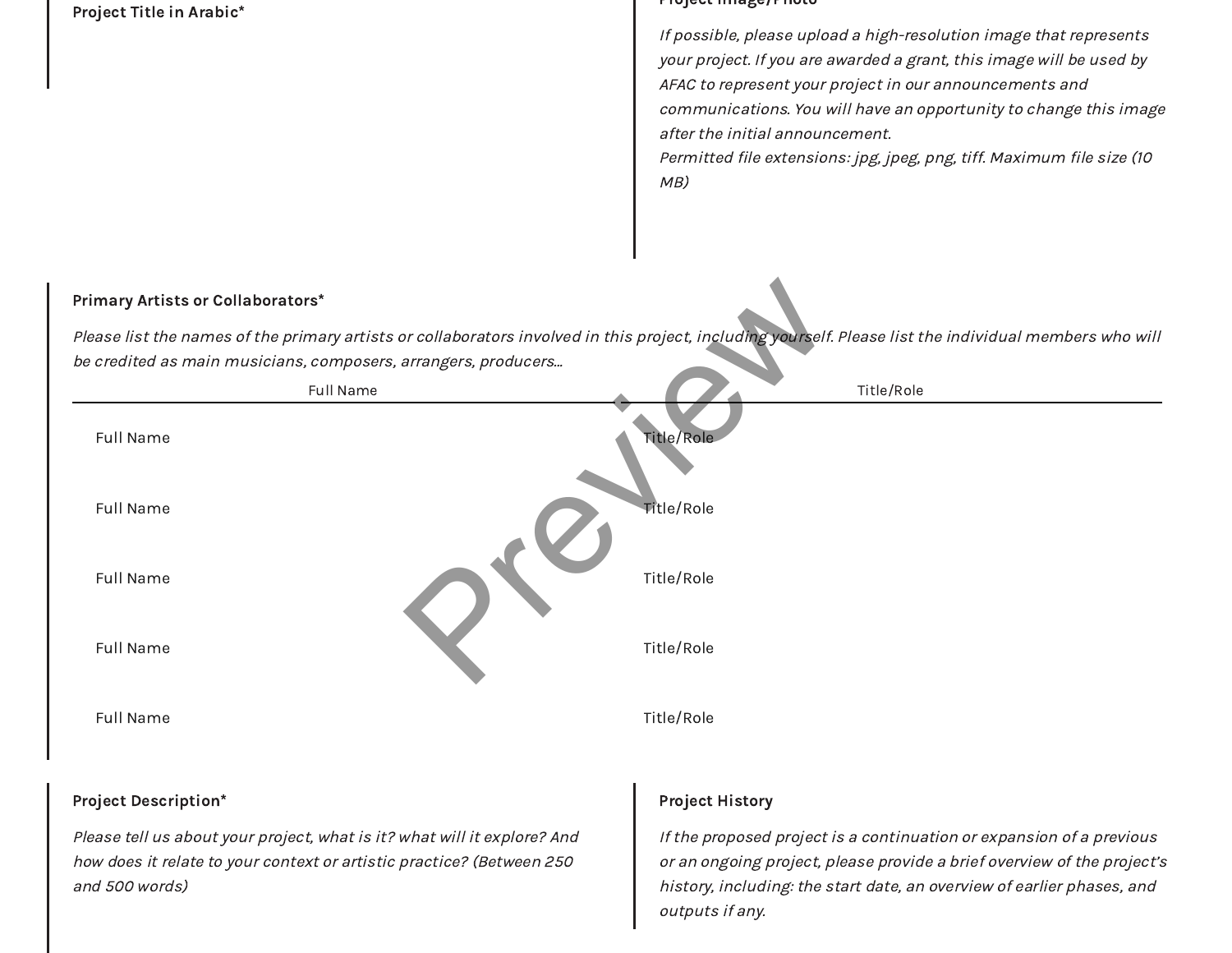500 words left

#### Project Methodology\*

Please describe your artistic approach to this project, the sequence of the activities, how you plan to execute it, what resources will you use, and any other relevant information.

#### 400 words left

#### Project Implementation Plan\*

Please upload your project's implementation plan as per this template

Permitted file types: xls, xlsx, pdf. Maximum file size: 10MB.

#### Project Output(s)\*

Please list in bullet points the outputs of your project (e.g.: album, tour, concert...)

### Target Audience\*

Please describe who your current or target audience is, how you plan to engage them, and how you plan to reach out to and develop new audiences with this project. (i.e. physical and digital distribution, touring, marketing, press campaigns, online promotion, social media strategies etc…). Try to include actual or estimated audience numbers if and where possible.

### Project Challenges\*

Please describe the possible challenges and difficulties that you might encounter while implementing your project. plan as per this template<br>
File size: IOMB.<br>
Project Challenges\*<br>
Please describe the post might encounter while

#### Project Location(s)\*

Please indicate where the activities of your project will be implemented

//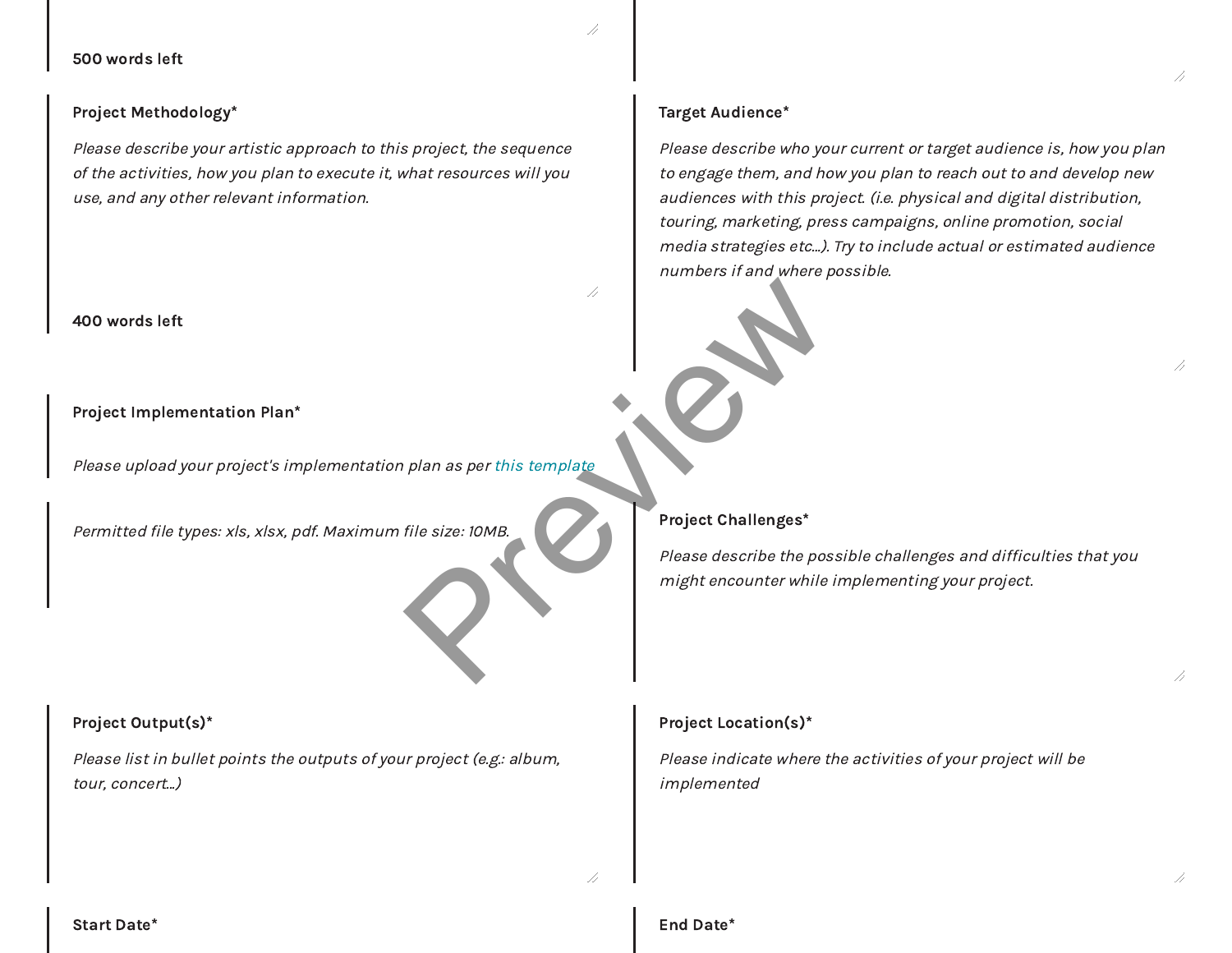Detailed Budget\*

### PROJECT BUDGET

### Total budget (USD)\*

Numbers only. Please do not use letters or any kind of punctuation, separation or signs. Do not use spaces. (Example: 12000)

### Amount requested from AFAC (USD)\*

Please note that the maximum requested amount should not exceed \$25000. hy kind of punctuation,<br>
please upload the detain<br>
Permitted file types: xls<br>
Permitted file types: xls<br>
Permitted file types: xls<br>
Permitted file types: xls<br>
Permitted file types: xls<br>
Permitted file types: xls<br>
Permitted

Numbers only. Please do not use letters or any kind of punctuation, separation or signs. Do not use spaces.

#### Budget breakdown for amount requested from AFAC (USD)\*

Please provide a breakdown of what the requested AFAC grant will cover - not a breakdown of the total budget. Numbers only. Please do not use letters or any kind of punctuation, separation or signs. Do not use spaces. Please note that AFAC grants are not retroactive and cannot be used to cover expenses already undertaken, or commenced before the contract signature date. If your project is selected to receive a grant, the grant will only cover expenses incurred after the contract signature.

| Item | Details | Amount In USD |
|------|---------|---------------|
| Item | Details | Amount In USD |
|      |         |               |

Please upload the detailed budget of the whole project. Permitted file types: xls, xlsx, pdf. Maximum file size: 10MB.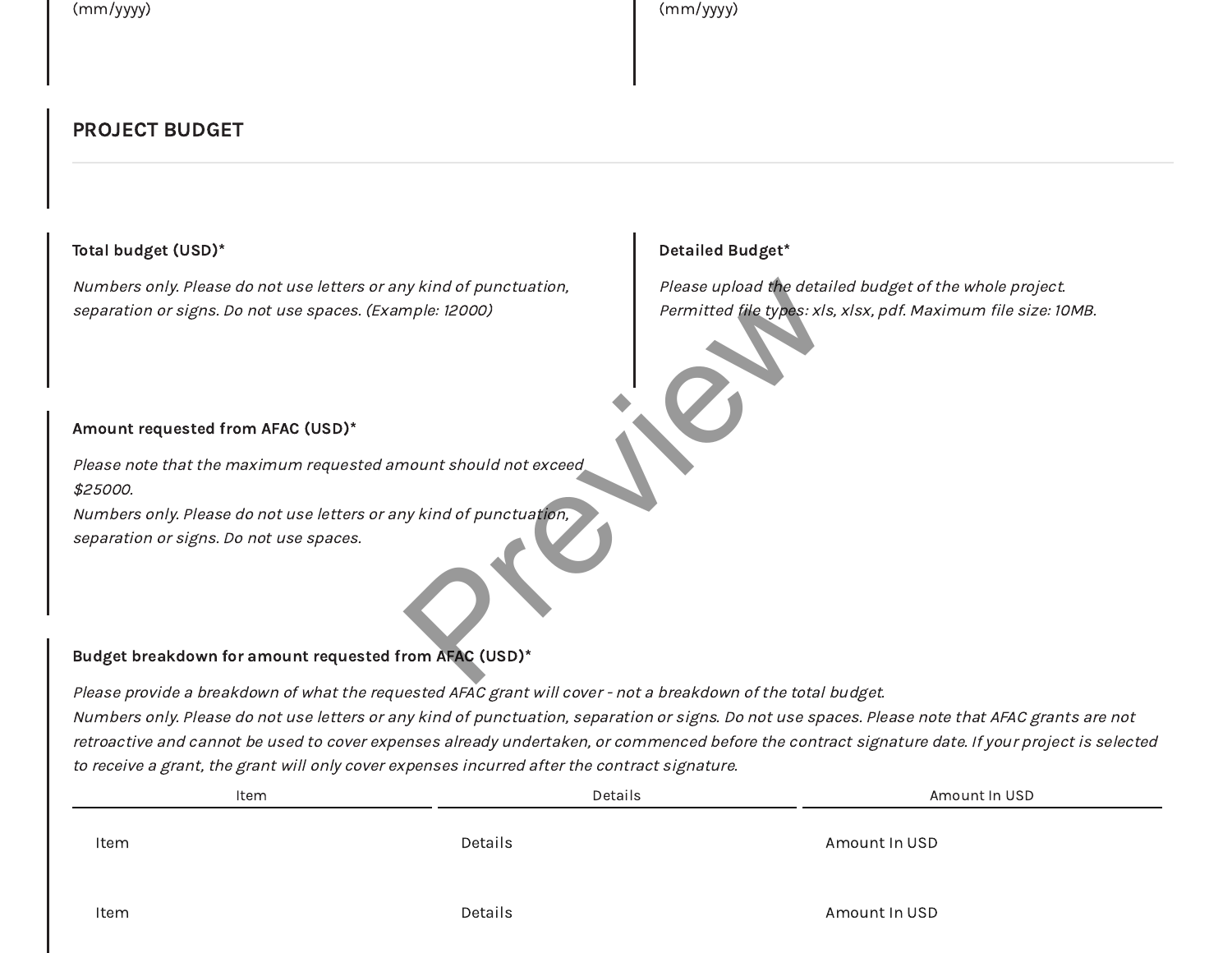

| Source | Amount (USD) | Status (confirmed/unconfirmed) | Actual Of Expected Announcement<br>Date (month/year) |
|--------|--------------|--------------------------------|------------------------------------------------------|
| Source | Amount (USD) | Status (confirmed/unconfirm    | Actual Or Expected Announcer                         |
| Source | Amount (USD) | Status (confirmed/unconfirm    | Actual Or Expected Announcer                         |

 $\overline{\phantom{0}}$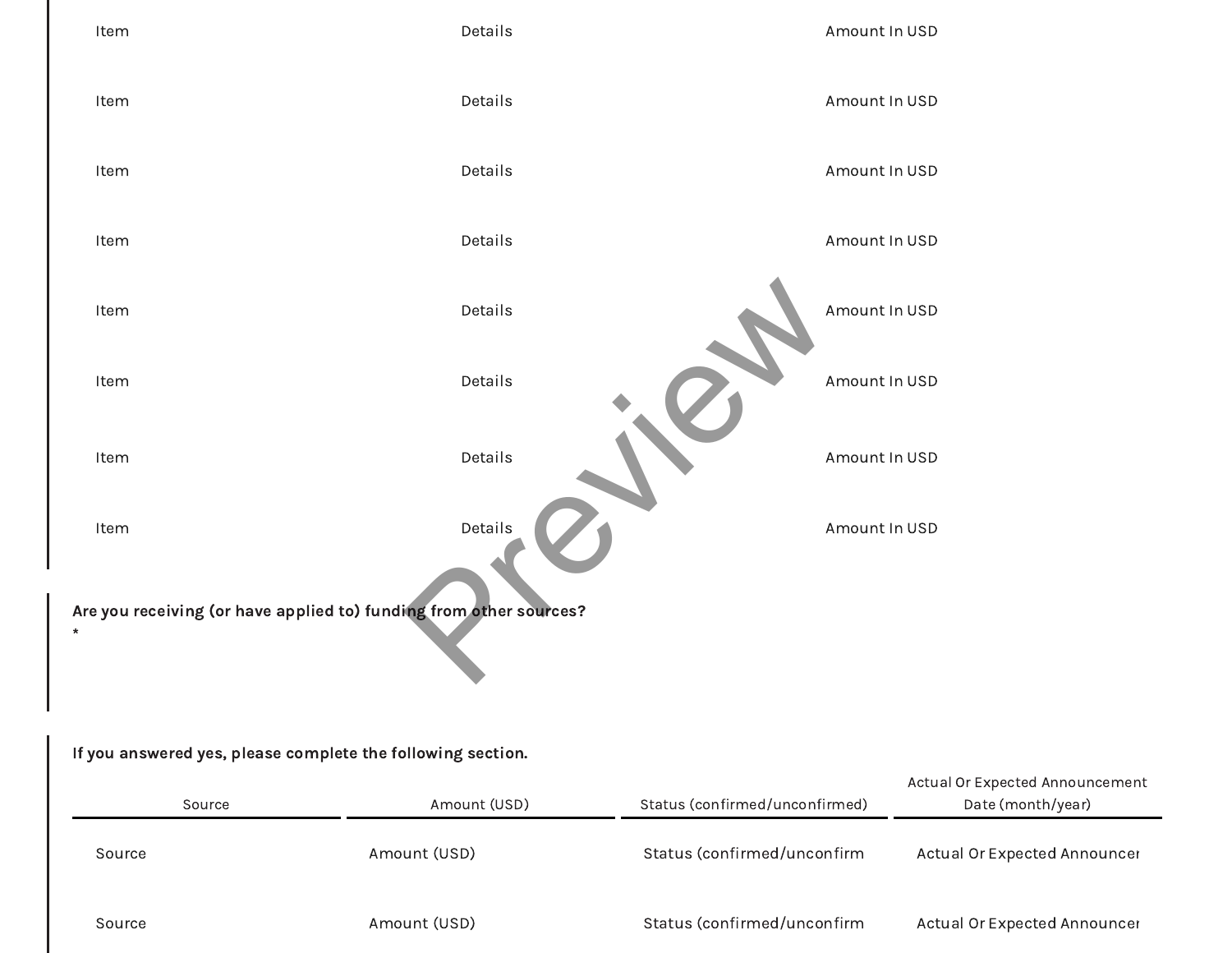| Source | Amount (USD) | Status (confirmed/unconfirm | Actual Or Expected Announcer |
|--------|--------------|-----------------------------|------------------------------|
| Source | Amount (USD) | Status (confirmed/unconfirm | Actual Or Expected Announcer |
| Source | Amount (USD) | Status (confirmed/unconfirm | Actual Or Expected Announcer |
| Source | Amount (USD) | Status (confirmed/unconfirm | Actual Or Expected Announcer |

### SUPPORTING MATERIAL

- All applications must include supporting materials for the proposed project.
- Applications lacking in supporting material will not be considered for evaluation nor will the applicant be contacted to send the missing material.
- It is mandatory to submit samples of previous works/projects (up to three maximum) unless the project you are applying with is your first work.
- For projects involving training, the following supporting materials are required: -Curriculum of the training
	- -Trainers; CVs and agreement/commitment letter from the trainers attesting to their participation
- For projects that involve work with external consultants (designers, trainers, performers, venue …), a commitment letter from this third party is required. Ing materials for the proposed project.<br>
Inaterial will not be considered for evaluation nor will the<br>
Dispute of the maximum consideration of which<br>
Dispute of the maximum consideration<br>
In the submitted of the maximum co
- For projects that include an album recording or music production, 3 samples from the submitted project are mandatory.
- For projects involving festivals and concerts, applicants must include the names of the artists participating with respective letters confirming their participation.
- Supporting files/samples of current submitted project and/or previous work smaller than 10 MB can be uploaded directly to the application. Supporting files/samples of current submitted project and/or previous work exceeding 10 MB should be included as links to files on sharing websites (such as Dropbox, Vimeo, YouTube, Soundcloud…).
- For further inquiries regarding supporting material, contact [AFAC grants management team.](mailto:soleil.gharbieh@arabculturefund.org)

## SAMPLES OF PREVIOUS PROJECTS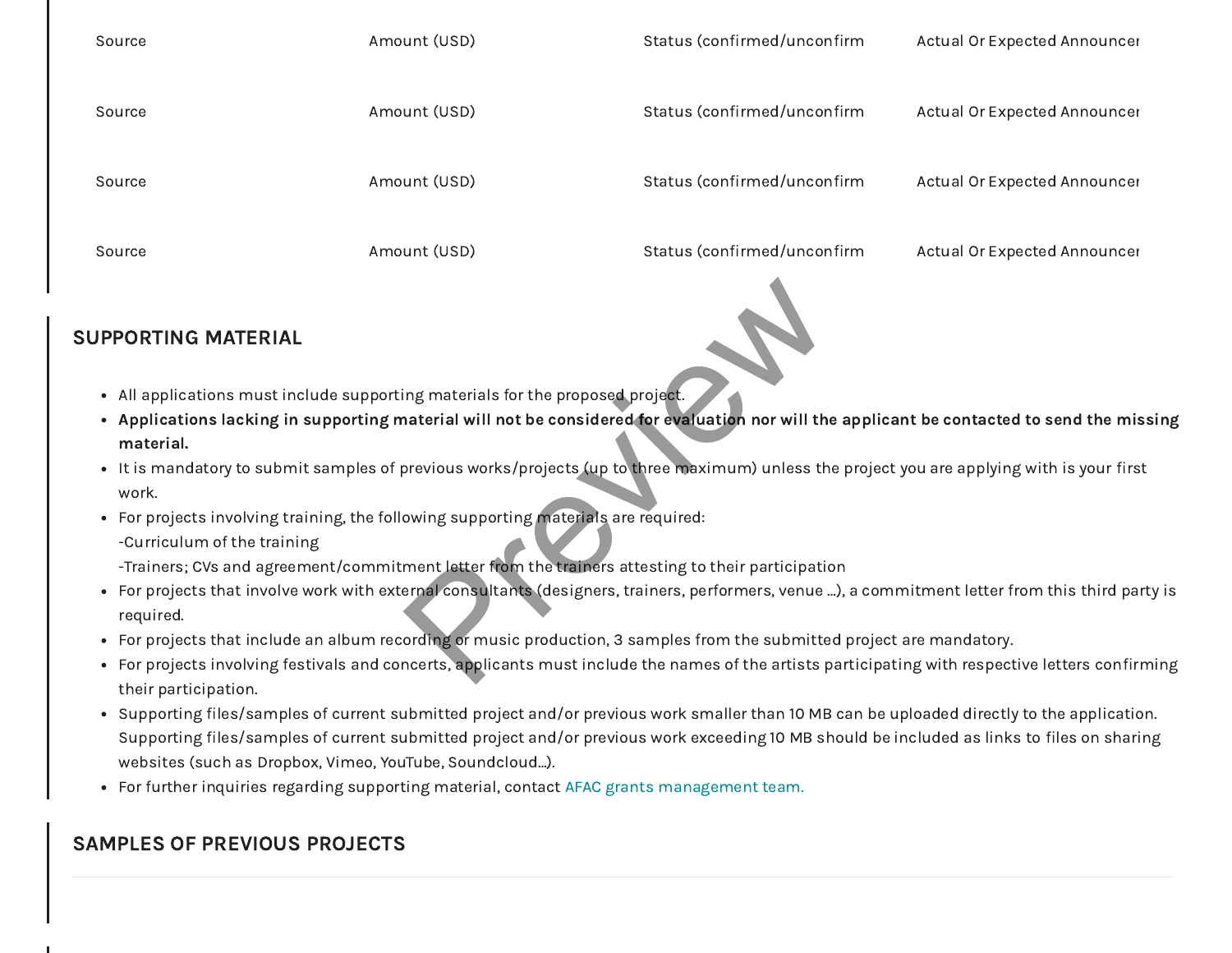Is this your first project?\*

If not, please use this section to list at least one (three maximum) of your most recent projects or collaborations where you are considered a primary artist, or one of the principle creators in a collaborative or group work.

Please choose examples of previous projects that highlight the strength of your previous work, regardless of its relevance to your proposed project. These can be full length items or extracts from your previous works/projects.

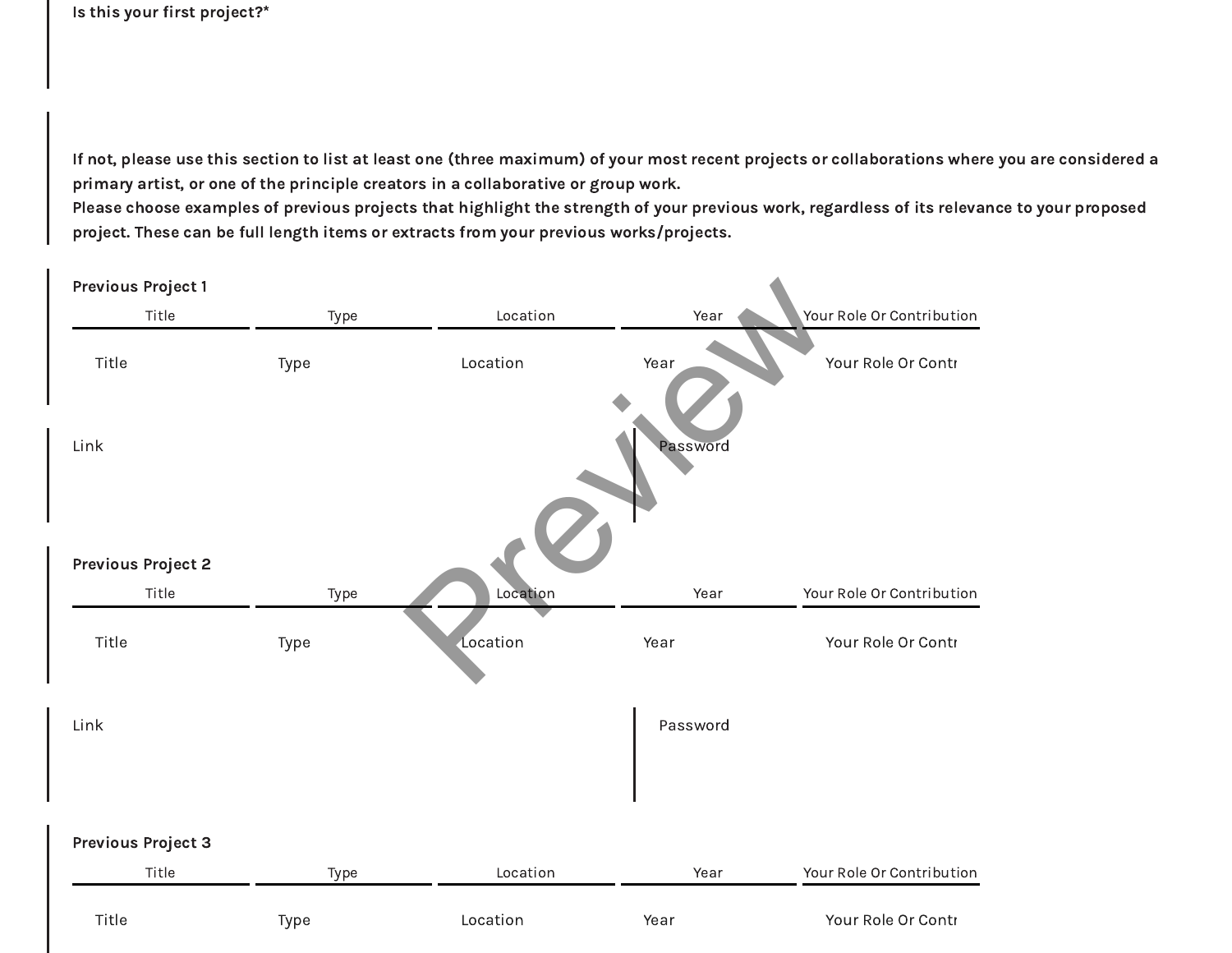$\blacksquare$ 

### SAMPLES FROM SUBMITTED PROJECT\*

These should be at least one item. They should be items that support the artistic content of your proposal and can be anything from writings, research, sound clips, videos, to fully produced works. These can be full length items or extracts. Please make sure you use at least one of the following ways to provide samples from the submitted project

| Please make sure you use at least one of the following ways to provide samples from the supmitted project |                                                                                                                                                       |
|-----------------------------------------------------------------------------------------------------------|-------------------------------------------------------------------------------------------------------------------------------------------------------|
| <b>Submit Links</b>                                                                                       |                                                                                                                                                       |
|                                                                                                           | Please provide a password in case that was necessary to access the files. Please make sure to make those links available until the evaluation process |
| is closed and the results are announced.                                                                  |                                                                                                                                                       |
| Link 1                                                                                                    |                                                                                                                                                       |
| Description                                                                                               | Password (if Any)                                                                                                                                     |
| Description                                                                                               | Password (if Any)                                                                                                                                     |
| Link                                                                                                      |                                                                                                                                                       |
| Link 2<br>Description                                                                                     | Password (if Any)                                                                                                                                     |
| Description                                                                                               | Password (if Any)                                                                                                                                     |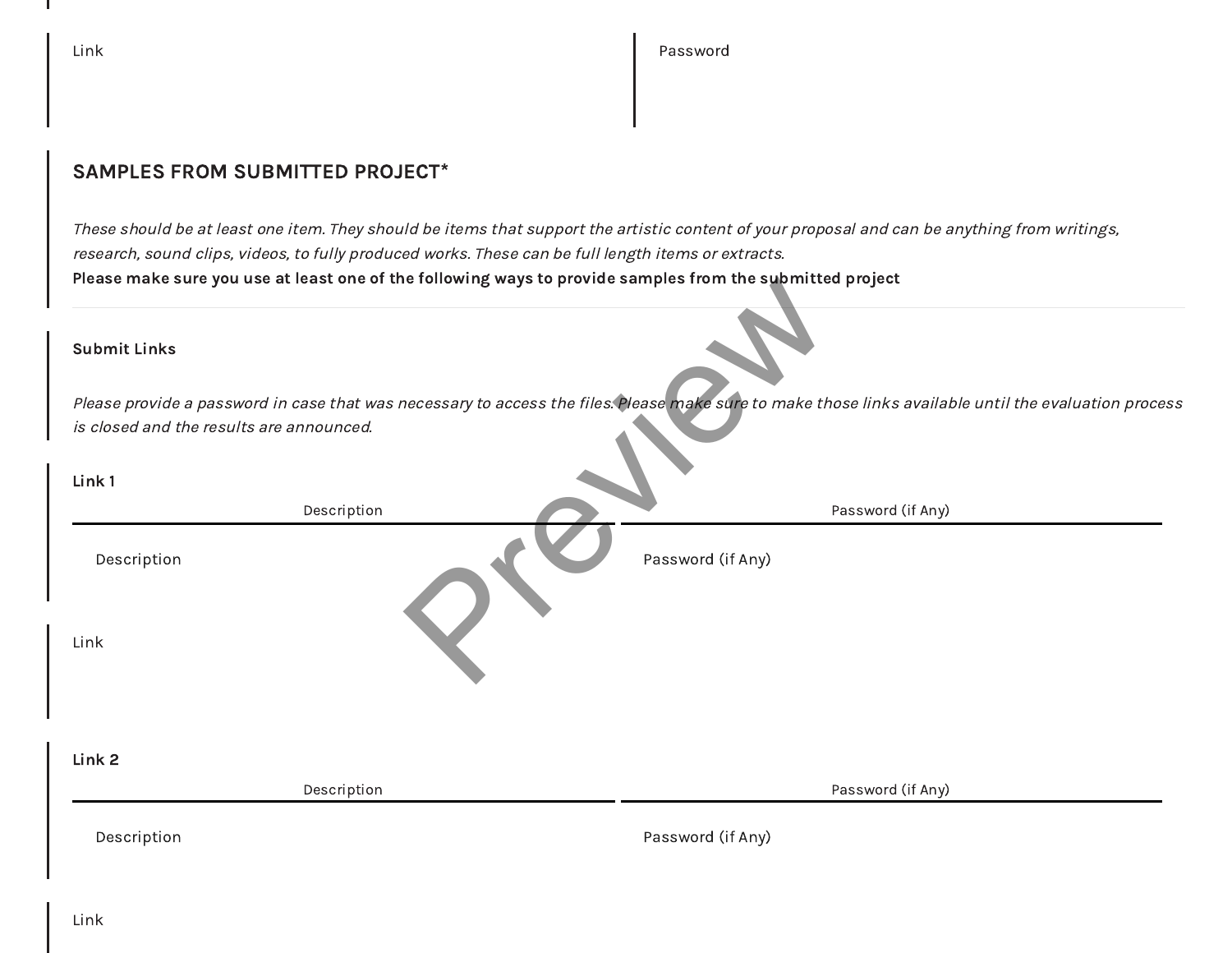| Link 3                                                                                                                                                                                                                                                                                                           |                   |
|------------------------------------------------------------------------------------------------------------------------------------------------------------------------------------------------------------------------------------------------------------------------------------------------------------------|-------------------|
| Description                                                                                                                                                                                                                                                                                                      | Password (if Any) |
| Description                                                                                                                                                                                                                                                                                                      | Password (if Any) |
| Link                                                                                                                                                                                                                                                                                                             |                   |
|                                                                                                                                                                                                                                                                                                                  |                   |
| <b>Upload a File</b>                                                                                                                                                                                                                                                                                             |                   |
| This section is for supporting material that is not available as link in<br>addition to supporting material requested in case your project<br>involves training, festival or concerts. Please consult the Supporting<br>Material section above.<br>Permitted file types: zip, rar, pdf. Maximum file size: 10MB. |                   |
| PERSONAL INFORMATION                                                                                                                                                                                                                                                                                             |                   |
|                                                                                                                                                                                                                                                                                                                  |                   |
| <b>Full Name in Arabic*</b>                                                                                                                                                                                                                                                                                      | <b>Sex</b>        |

Please upload a scan of your Identification Document or Passport\* Profile Picture\*

Please upload <sup>a</sup> high resolution profile <sup>p</sup>icture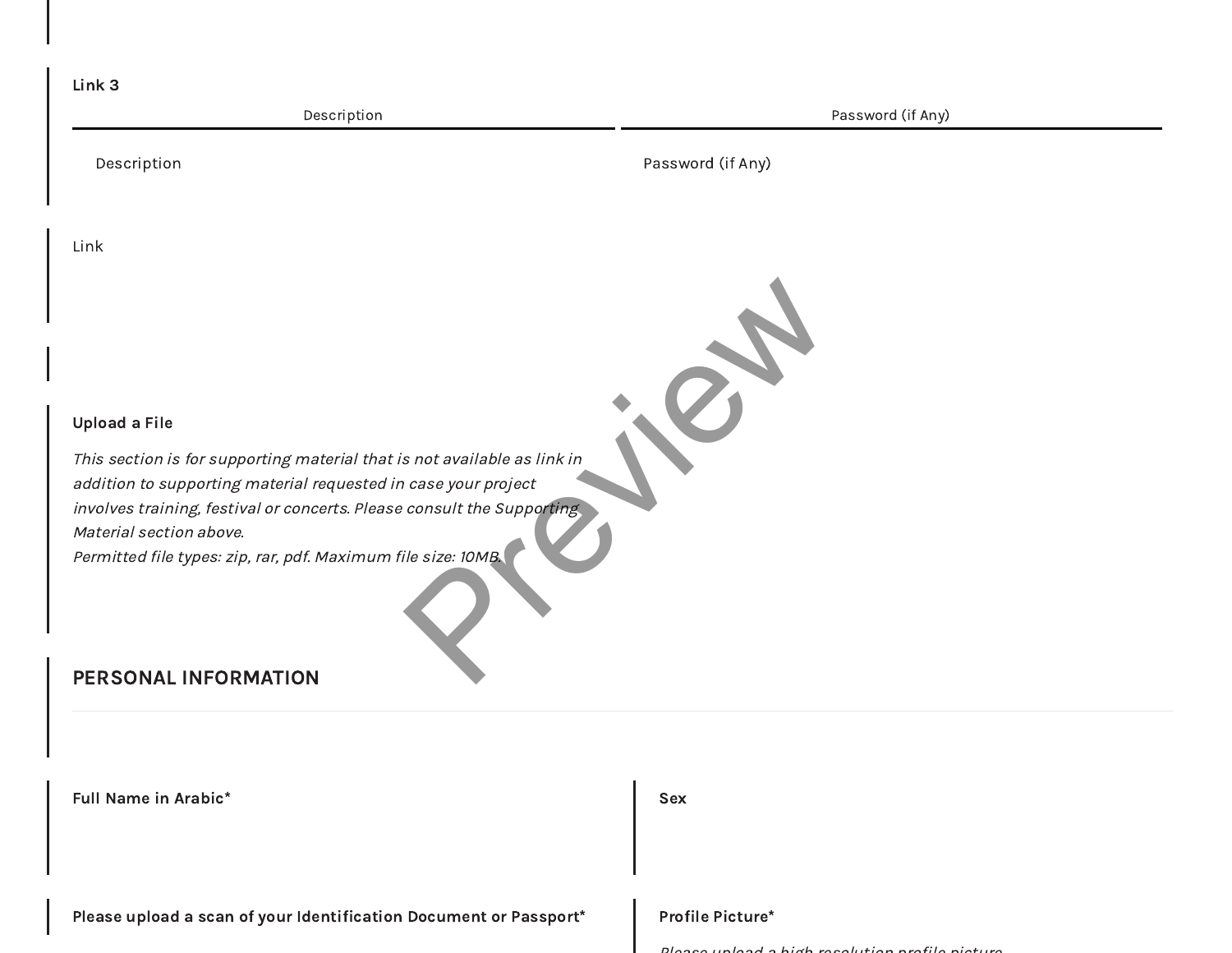Permitted file types: pdf, jpg, jpeg, png, gif, tif. Maximum file size: 10MB. Please upload a high resolution profile picture. (recommended aspect ratio: 1000x1000 px). Permitted file types: jpg, jpeg, png. Maximum file size: 10 MB Artist Biography\* Please include a short biography (150 words maximum) 150 words left Phone Number\* City of Residency\* Country of Residency\* Email\* Website (or blog) Social Media Links Facebook **Instagram** Twitter **YouTube** Country of Residency\*

Other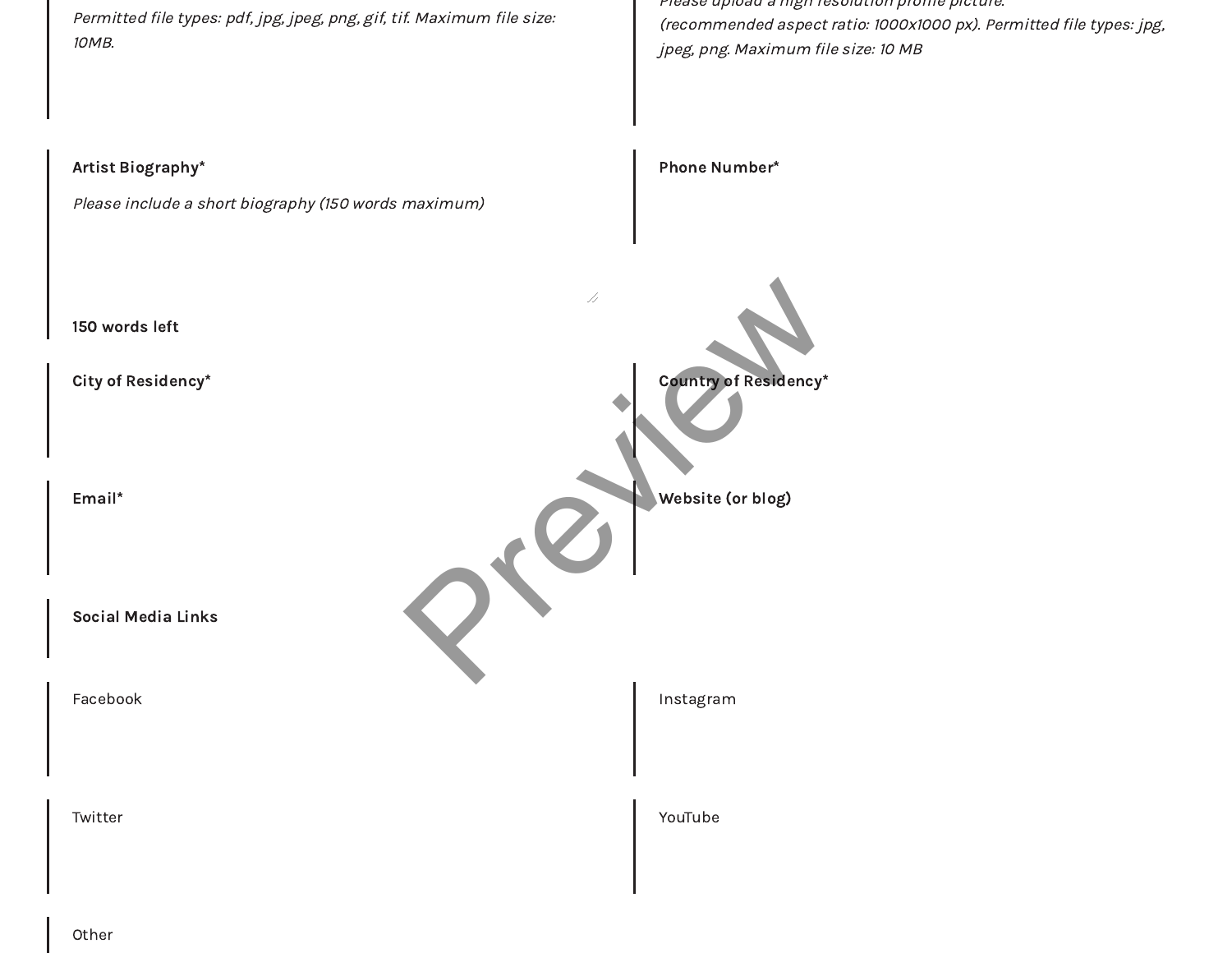### References\*

Please give details of at least two individuals who can provide an informed opinion of your work. We may wish to contact them during the selection process to seek formal references.

| You<br>Professional Role Or Relations<br>Professional Role Or Relations                                     | Phone Number<br>Phone Number | Email<br>Email |  |  |
|-------------------------------------------------------------------------------------------------------------|------------------------------|----------------|--|--|
|                                                                                                             |                              |                |  |  |
|                                                                                                             |                              |                |  |  |
|                                                                                                             | Phone Number                 | Email          |  |  |
| Professional Role Or Relations                                                                              | Phone Number                 | Email          |  |  |
| Professional Role Or Relations                                                                              | Phone Number                 | Email          |  |  |
| Please upload your Curriculum Vitae (CV)*<br>Permitted file types: pdf, doc, docx. Maximum file size: 10MB. |                              |                |  |  |
|                                                                                                             |                              |                |  |  |
| Have you previously received a grant from AFAC?*<br>If yes nlease fill in the following fields              |                              |                |  |  |
|                                                                                                             | PREVIOUS GRANTS FROM AFAC    |                |  |  |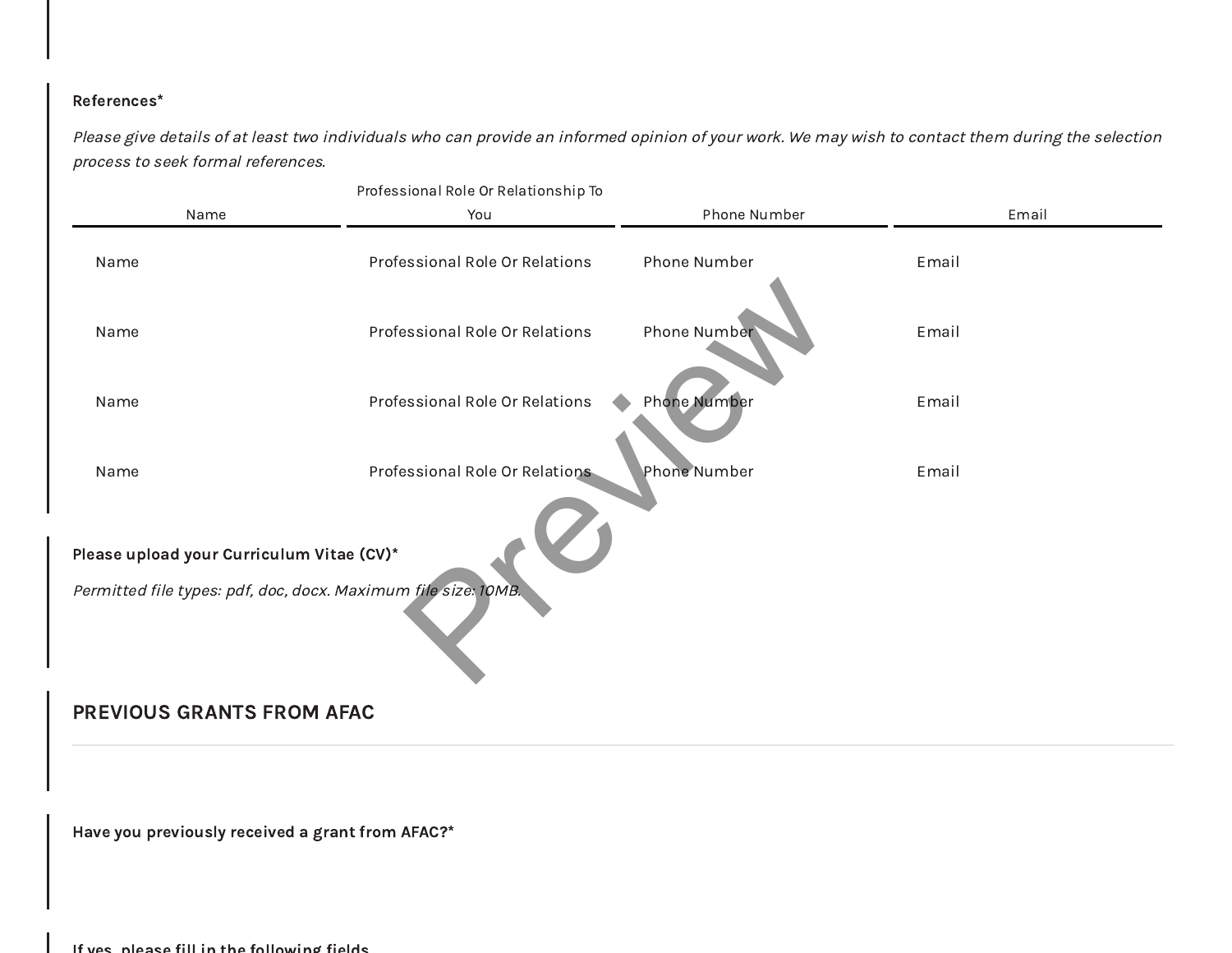#### If yes, please fill in the following fields.

| Project Title                                                 |                   | <b>Grant Year</b> | Grant Type               |
|---------------------------------------------------------------|-------------------|-------------------|--------------------------|
| Project Title                                                 | <b>Grant Year</b> |                   | Grant Type               |
| Project Title                                                 | <b>Grant Year</b> |                   | Grant Type               |
| Project Title                                                 | <b>Grant Year</b> |                   | Grant Type               |
| Project Title                                                 | <b>Grant Year</b> |                   | Grant Type               |
| Project Title                                                 | <b>Grant Year</b> |                   | Grant Type               |
| If yes, please fill in the following fields.<br>Project Title | Grant Year        | Grant Type        | Your Role In The Project |
| Project Title                                                 | <b>Grant Year</b> | Grant Type        | Your Role In The Project |
| Project Title                                                 | Grant Year        | <b>Grant Type</b> | Your Role In The Project |
| Project Title                                                 | <b>Grant Year</b> | Grant Type        | Your Role In The Project |
| Project Title                                                 | Grant Year        | Grant Type        | Your Role In The Project |
| Project Title                                                 | Grant Year        | Grant Type        | Your Role In The Project |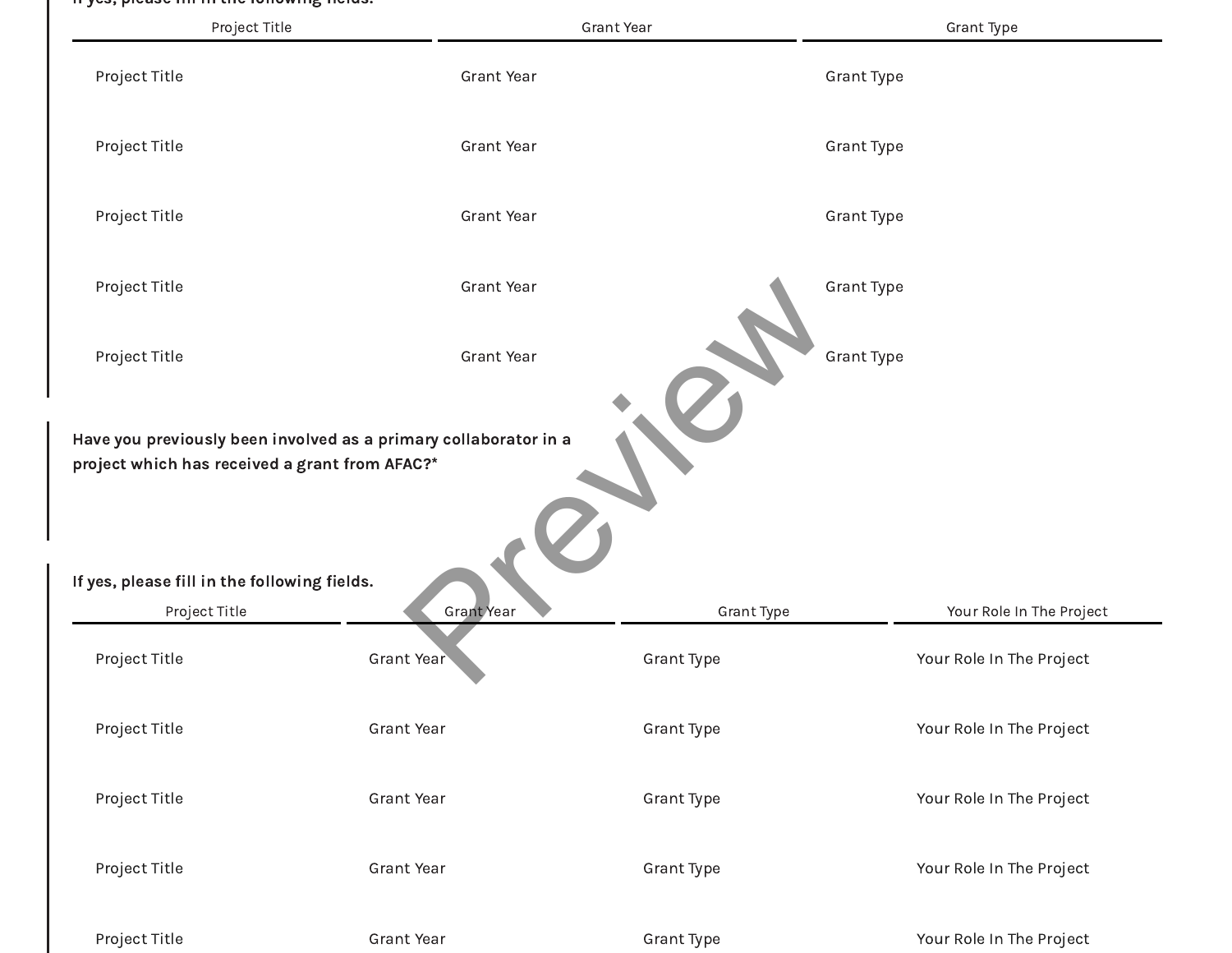### GRANTS OR AWARDS

Please list any awards, fellowships, residencies, prizes, bursaries or grants that you have received over the past five years or that you are currently applying for.

This list should not include grants from AFAC. Awarding Body **Award Name** Award Name Project Title **Providence Awarding Date (past Or Upcoming)** 

| Awarding Body | Award Name        | Project Title        | Date (past Or Upcoming) |
|---------------|-------------------|----------------------|-------------------------|
| Awarding Body | Award Name        | Project Title        | Date (past Or Upcoming) |
| Awarding Body | Award Name        | Project Title        | Date (past Or Upcoming) |
| Awarding Body | Award Name        | <b>Project Title</b> | Date (past Or Upcoming) |
| Awarding Body | Award Name        | Project Title        | Date (past Or Upcoming) |
| Awarding Body | <b>Award Name</b> | Project Title        | Date (past Or Upcoming) |
| Awarding Body | Award Name        | Project Title        | Date (past Or Upcoming) |